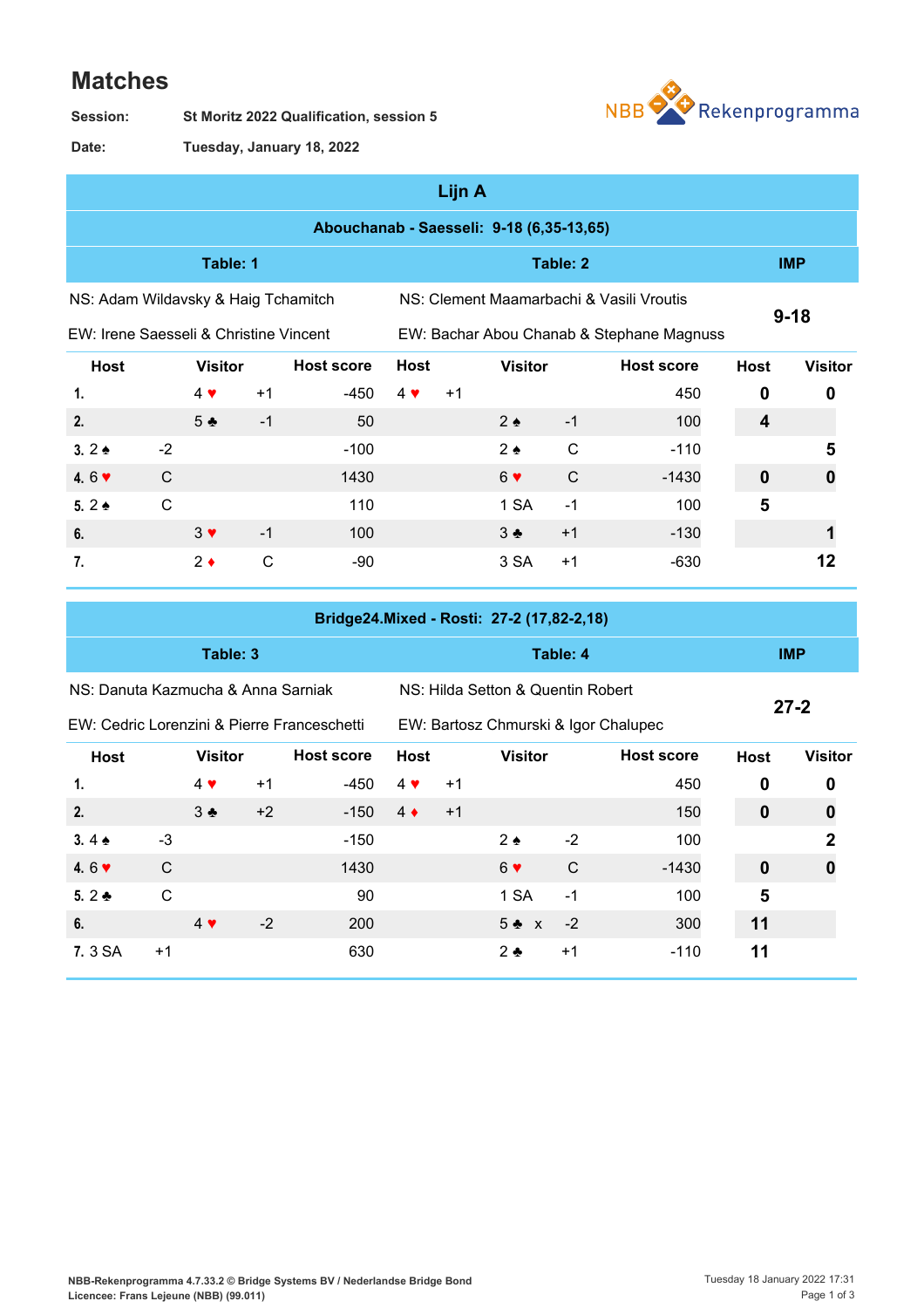|                                   | Pont - Kamras: 11-29 (3,71-16,29) |                        |              |                                         |                                     |                                       |          |                                           |                 |                  |  |  |  |
|-----------------------------------|-----------------------------------|------------------------|--------------|-----------------------------------------|-------------------------------------|---------------------------------------|----------|-------------------------------------------|-----------------|------------------|--|--|--|
|                                   |                                   | Table: 5               |              |                                         |                                     |                                       | Table: 6 |                                           | <b>IMP</b>      |                  |  |  |  |
| NS: Jan Frey & Juan Pont          |                                   |                        |              |                                         |                                     |                                       |          | NS: Herman Drenkelford & Sanna Clemensson | $11 - 29$       |                  |  |  |  |
| EW: Jan Kamras & Frederic Nyström |                                   |                        |              |                                         |                                     | EW: Jerome Amiguet & George Hashimoto |          |                                           |                 |                  |  |  |  |
| <b>Host</b>                       |                                   | <b>Visitor</b>         |              | <b>Host score</b>                       | Host                                | <b>Visitor</b>                        |          | <b>Host score</b>                         | <b>Host</b>     | <b>Visitor</b>   |  |  |  |
| 1.                                |                                   | $4 \blacktriangledown$ | $\mathsf{C}$ | $-420$                                  |                                     | $4 \triangle x$                       | $-1$     | 100                                       |                 | 8                |  |  |  |
| 2.                                |                                   | $4 \blacktriangledown$ | $\mathsf{C}$ | $-420$                                  | 3 SA -4                             |                                       |          | $-200$                                    |                 | 12               |  |  |  |
| $3.2 \triangle$                   | $-1$                              |                        |              | $-50$                                   |                                     | $2 \triangle$                         | $-1$     | 50                                        | $\mathbf 0$     | 0                |  |  |  |
| 4.6 $\triangledown$               | $+1$                              |                        |              | 1460                                    |                                     | $6 \vee$                              | $+1$     | $-1460$                                   | $\mathbf 0$     | $\boldsymbol{0}$ |  |  |  |
| 5.1 SA                            | $\mathsf{C}$                      |                        |              | 90                                      | 1 SA C                              |                                       |          | 90                                        | 5               |                  |  |  |  |
| 6.4 $\clubsuit$                   | $-1$                              |                        |              | $-50$                                   |                                     | $5 \triangle x$                       | $-2$     | 300                                       | $6\phantom{1}6$ |                  |  |  |  |
| 7. $2 - 5$                        | $+1$                              |                        |              | 110                                     | $2 \bullet x -2$                    |                                       |          | $-500$                                    |                 | 9                |  |  |  |
|                                   |                                   |                        |              |                                         | Bausback - Dima: 23-31 (6,69-13,31) |                                       |          |                                           |                 |                  |  |  |  |
|                                   |                                   |                        |              |                                         |                                     |                                       |          |                                           |                 |                  |  |  |  |
|                                   |                                   | Table: 7               |              |                                         |                                     |                                       | Table: 8 |                                           |                 | <b>IMP</b>       |  |  |  |
|                                   |                                   |                        |              | NS: Darina Langer & Hans-Herman Gwinner |                                     | NS: Bartlomej Igla & Fernando Piedra  |          |                                           |                 |                  |  |  |  |

EW: Andrea Haidorfer & Dima Nikolenkov

EW: Juri Berkowitz & Hakan Gokçe

**23-31**

| <b>Host</b>         |      | <b>Visitor</b> |      | <b>Host score</b> | <b>Host</b> |                  | <b>Visitor</b> |      | <b>Host score</b> | <b>Host</b> | <b>Visitor</b> |
|---------------------|------|----------------|------|-------------------|-------------|------------------|----------------|------|-------------------|-------------|----------------|
| 1.                  |      | $4 \vee$       | $+1$ | $-450$            | $4 \vee$    | C                |                |      | 420               |             |                |
| 2.                  |      | 3 SA           | $+1$ | $-430$            |             |                  | $4 \triangle$  | $-3$ | 300               |             |                |
| 3.                  |      | $3 \vee x$     | - 1  | 200               |             |                  | 3 SA           | $-1$ | 50                | 6           |                |
| 4.6 $\triangledown$ | C    |                |      | 1430              |             |                  | 7 <sub>9</sub> | $-1$ | 100               | 17          |                |
| 5.                  |      | $2 \vee$       | $-1$ | 50                |             |                  | 1 $\bullet$    | $+1$ | $-110$            |             | 2              |
| 6.4 $\bullet$       | $-1$ |                |      | -50               |             | $4 \times x - 3$ |                |      | $-800$            |             | 13             |
| 7. $2 \triangle$    | $+1$ |                |      | 110               |             |                  | 3 SA           | $+1$ | $-630$            |             | 11             |

|                                                                                  | Duc - Borewicz: 3-29 (1,99-18,01) |                |      |                   |                          |      |                                      |          |                   |                  |                |  |  |  |
|----------------------------------------------------------------------------------|-----------------------------------|----------------|------|-------------------|--------------------------|------|--------------------------------------|----------|-------------------|------------------|----------------|--|--|--|
|                                                                                  |                                   | Table: 9       |      |                   |                          |      | Table: 10                            |          | <b>IMP</b>        |                  |                |  |  |  |
| NS: Laurence Duc & Arianna Testa                                                 |                                   |                |      |                   |                          |      | NS: Jacek Kalita & Marek Michalovski |          |                   |                  |                |  |  |  |
| EW: Marek Borewicz & Wojciech Niewiadomski EW: Christina Lund-Madsen & Ding Hong |                                   |                |      |                   |                          |      |                                      | $3 - 29$ |                   |                  |                |  |  |  |
| <b>Host</b>                                                                      |                                   | <b>Visitor</b> |      | <b>Host score</b> | Host                     |      | <b>Visitor</b>                       |          | <b>Host score</b> | <b>Host</b>      | <b>Visitor</b> |  |  |  |
| 1.                                                                               |                                   | $4 \vee$       | $+1$ | -450              | $4 \vee$                 | $+1$ |                                      |          | 450               | 0                | 0              |  |  |  |
| 2.                                                                               |                                   | 3 SA           | $-2$ | 100               | 3 SA -2                  |      |                                      |          | $-100$            | $\boldsymbol{0}$ | 0              |  |  |  |
| 3. 2 $\bullet$                                                                   | $-1$                              |                |      | -50               | $3 \times x - 1$         |      |                                      |          | $-200$            |                  | 6              |  |  |  |
| 4.4 $\blacktriangledown$                                                         | $+2$                              |                |      | 680               |                          |      | $6 \vee$                             | $+1$     | $-1460$           |                  | 13             |  |  |  |
| <b>5.1 SA</b>                                                                    | $-1$                              |                |      | $-100$            | $1$ $\blacktriangledown$ | -1   |                                      |          | -50               |                  |                |  |  |  |
| 6.                                                                               |                                   | $2 \vee$       | C    | $-110$            |                          |      | $3 +$                                | $+1$     | $-130$            |                  | 6              |  |  |  |

**7.** 2 ♦ x -1 200 3 ♣ C -110 **3**